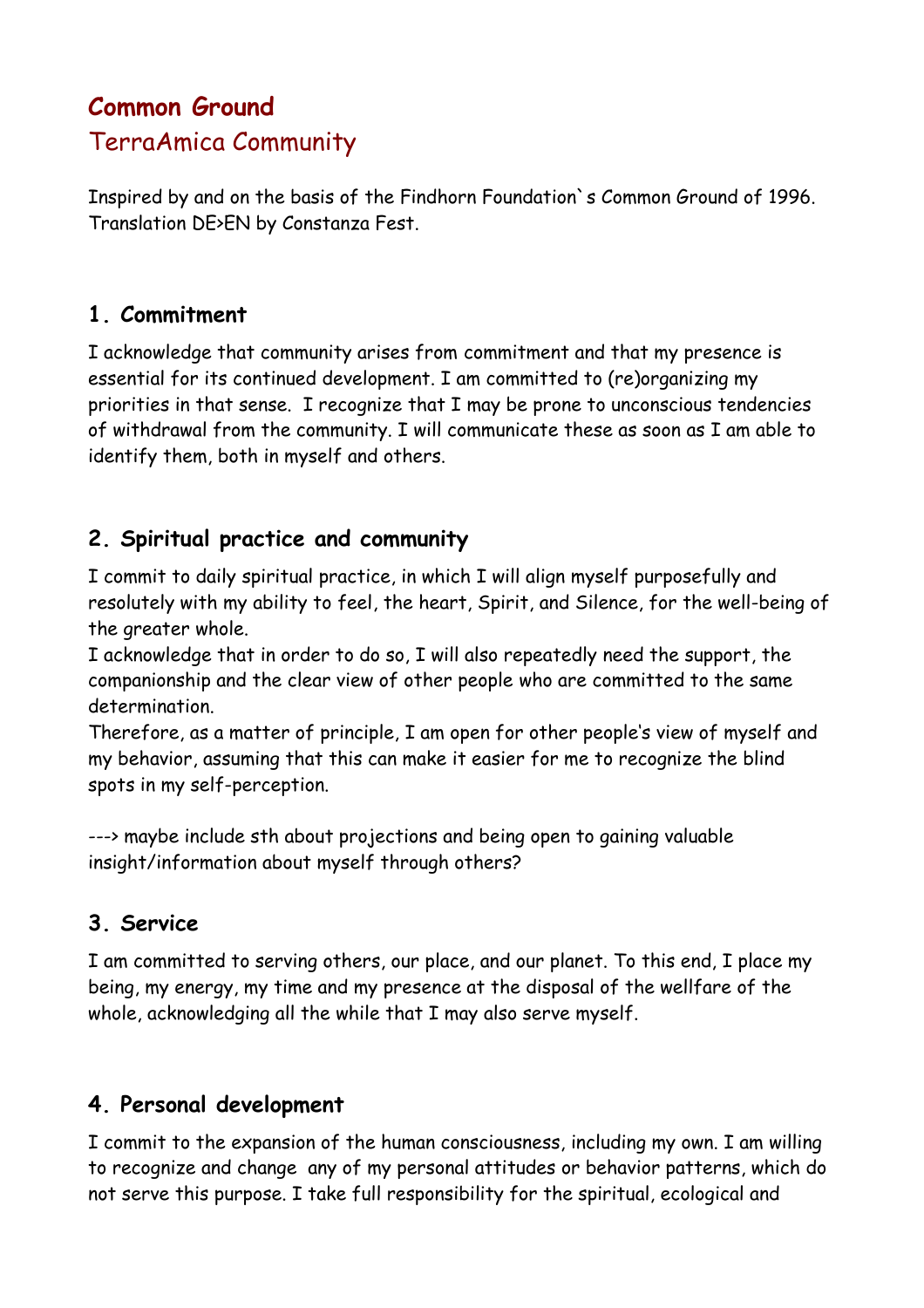human consequences of all of my activities, wishes and needs. I further pledge to communicate these in as aware and open a manner as possible.

# **5. Personal integrity**

I am ready to live a life in accordance with my innermost values. I commit to keeping high standards of personal integrity, all the while keeping congruity between thoughts, words and actions.

# **6. Respect for others**

I wholeheartedly commit to respecting and honoring other people, their differences, points of view, origins, backgrounds and issues. The same goes for other people's and the community's property, as well as for all life-forms, since I hold all of these to be holy and aspects of the Divine.

#### **7. Direct communication**

I commit to the principles of clear and honest communication: Open-hearted listening, readiness to feel, answering from the heart, loving acceptance and honesty. Neither in private nor publicly will I speak in a manner that will malign or debase others. I will speak WITH people, instead of ABOUT them. I will seek helpful advice, but not to collude or conspire.

# **8. Reflection**

I recognize that everything which I perceive outside of myself – including any criticism, irritation or appraisal – may be a reflection of that which is inside of me. I commit to examining these triggers inside of myself, to feeling them and to turning towards this inner reality of feelings, before reacting on the level of the outer reality.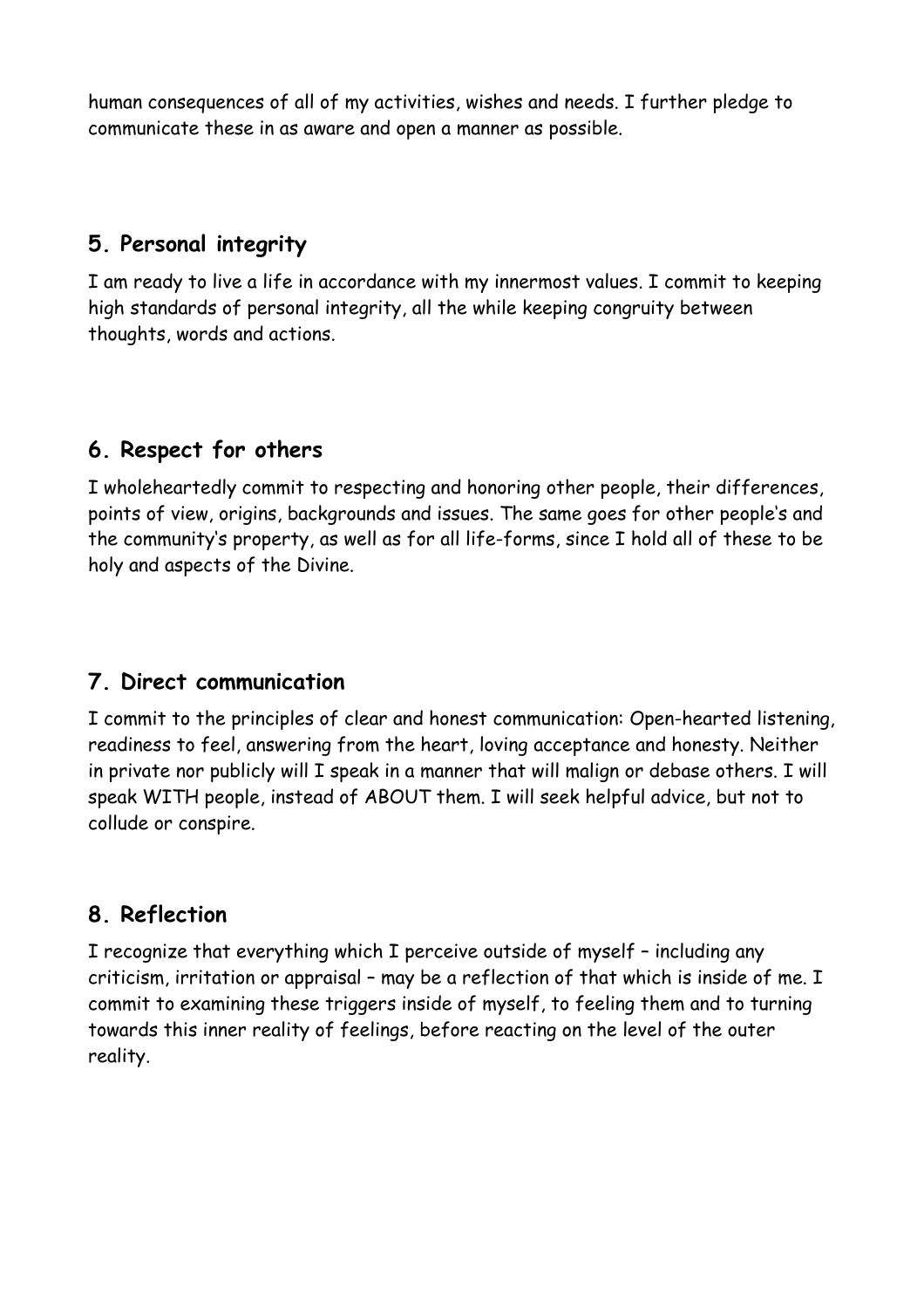# **9. Responsibility**

I take responsibility for my actions and mistakes. I am willing to accept constructive criticism, and to offer constructive feedback to others, in a compassionate manner conducive to supporting and challenging each other to positive growth.

# **10. Peacefulness/'ahimsa'**

I agree not to impose my attitudes or desires (including sexual ones) onto others. I agree to intervene with the intent to stop, or at least to say that I would liked stopped, actions (including manipulation or intimidation) and words which I perceive as abusive either for myself or for others in the community.

#### **11. Determination**

I commit to doing everything in order to solve conflicts as quickly as possible and to finding the way back to the heart. At any time of a conflict, I may ask for the presence of a companion, a friend, an independent observer or a mediator. Should a conflict persist unsolved, I will bring it forward in front of the assembled community, recognizing that I may carry inside a blind spot which may want to uphold my resistance to peace. It is especially in moments like these that I am determined to allow the community to guide me.

#### **12. Perspective**

I take responsibility for working through and settling my personal issues for the good of the community as a whole. I acknowledge that there are other, further-reaching perspectives than my own, and deeper issues than those which immediately concern me.

#### **13. Cooperation**

I acknowledge that I live in a spiritual community, and that the community can only function through my cooperation and good communication. I agree to communicating my decisions clearly. I agree to communicating with others who might be affected by my actions and decisions, and to respectfully and carefully take their views into account. I recognize that others may take decisions which might concern me, and I agree to acknowledge the care, integrity and wisdom, which they have brought to their decision-making process.